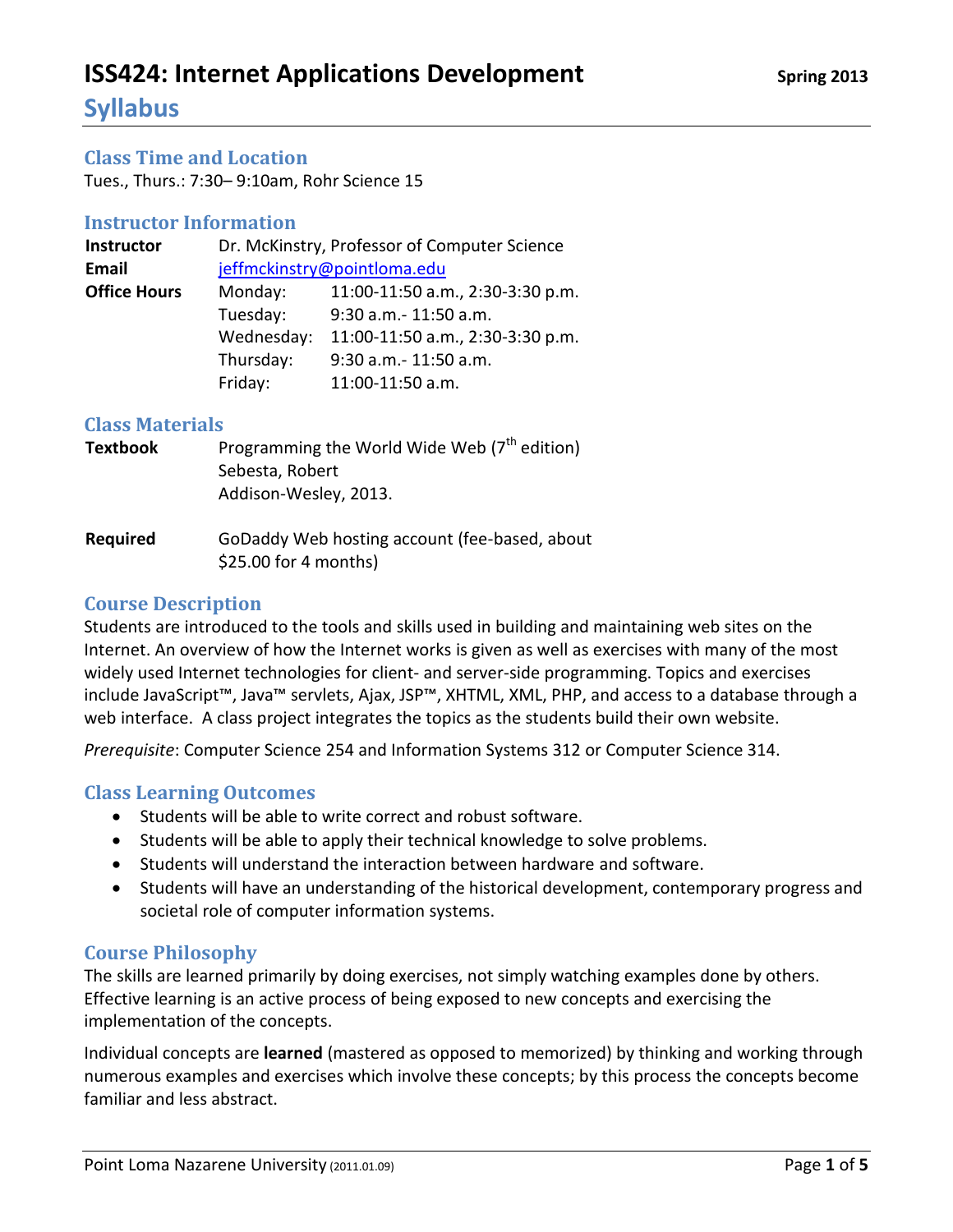## **Syllabus**

The instructor is responsible for overall planning, for directing instructional activities, and for evaluation of student achievement.

You are ultimately responsible for your own achievement. For example, you are responsible for meeting all scheduled activities of the course, such as class meetings, problem assignments, lab assignments, quizzes, and midterm and final presentations of your class project. You are also responsible for regular work outside of class in preparation for class lectures and discussions.

### **Grading Policies**

### **Grading Distribution**

| <b>Item</b>                       |       | <b>Points</b> |
|-----------------------------------|-------|---------------|
| Quizzes                           |       | 20%           |
| Exercises                         |       | 20%           |
| Mid-Term Project Presentation     |       | 25%           |
| <b>Final Project Presentation</b> |       | 35%           |
|                                   | Total | 100%          |

### **Grading scale.**

|                |             | (87.5, 90)   | (77.5, 80)   | (67.5, 70)   |
|----------------|-------------|--------------|--------------|--------------|
|                | [92.5, 100] | [82.5, 87.5] | [72.5, 77.5] | [62.5, 67.5] |
| $\blacksquare$ | [90, 92.5]  | [80, 82.5]   | [70, 72.5]   | [60, 62.5]   |

**Grade components**. The grade components are quizzes, homework exercises, a semester website project that integrates the homework exercises, and project presentations at the midpoint and endpoints of the semester.

- **Late work**. A written assignment or computer assignment is late if it is not received by class time on the due date. Late work is accepted up to 1 week from the due date, and is penalized 30%.
- **Accuracy of solutions**. Quiz questions and assigned exercises must be formulated carefully in terms of words and notations used in the course. Credit is determined by the degree to which answers and solutions respond to the specific question or problem stated. Maximize your credit by learning the language and notation of the course.
- **Electronic Assignments**. Assignments sent in as attachments must be prepared in a style suitable for grading. The following guidelines are used to determine credit:
	- o The organization must be easy to follow
	- $\circ$  The formatting must enhance the organization
	- $\circ$  Complete solutions must be written for problems (not just answers); answers must be clearly indicated
	- o Use complete sentences to answer questions
- **Coding Guidelines.** Coding should conform to the guidelines as exemplified in the textbook and by the instructor. The following guidelines are also important
	- o Use self-descriptive file-names
	- o Use self-descriptive variable names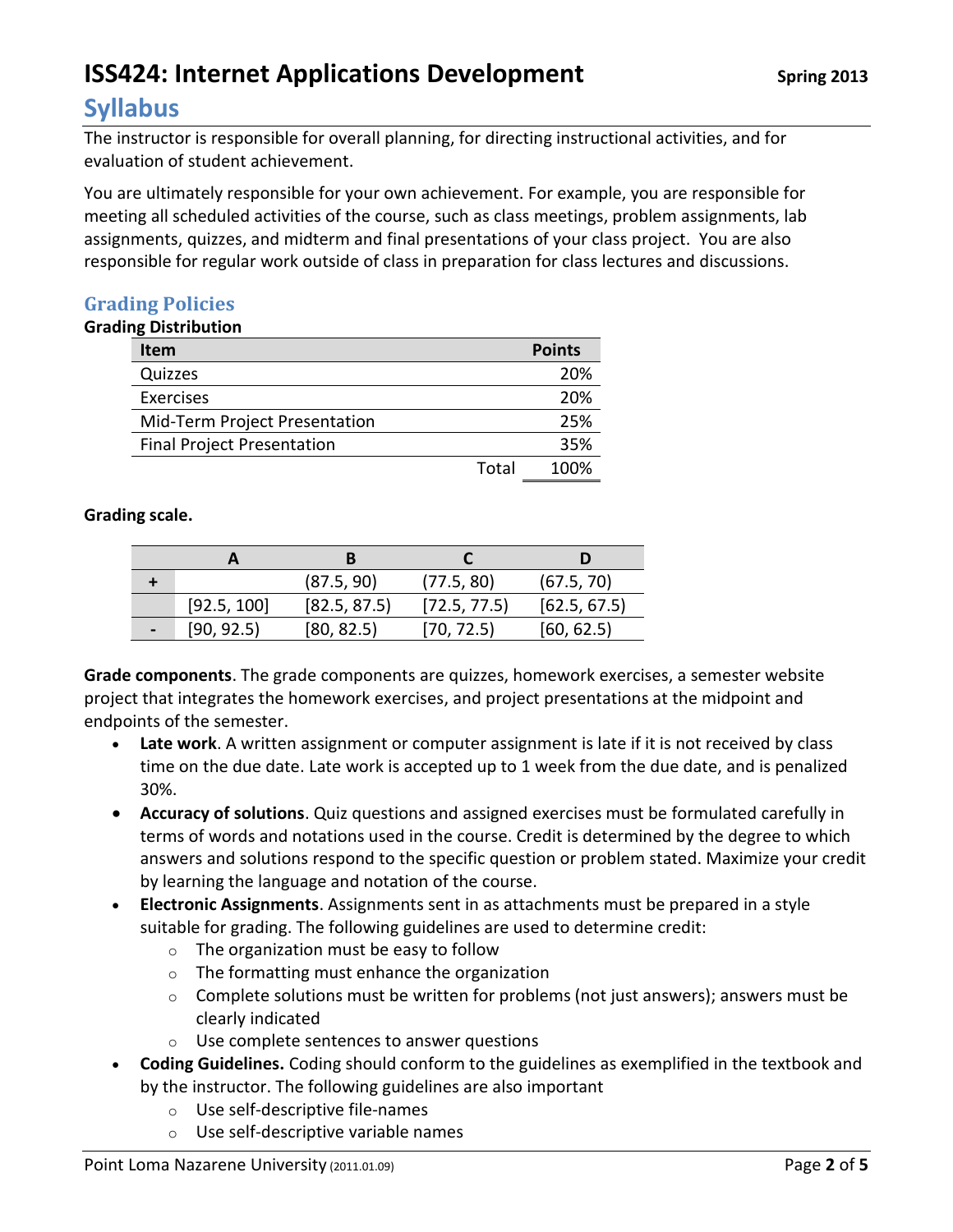## **Syllabus**

- o Make appropriate use of comments in the coding to help organize the coding and help explain logic or flow. If you were to use your coding as an example to someone you were teaching or tutoring, the coding with comments should help the novice understand your work clearly.
- $\circ$  Use spacing appropriately so that the coding is easy to read. Jumbled coding without proper spacing within a line or spacing between lines will negatively affect your grade.
- **Semester Project**. Each student will be working on a project throughout the semester. The project will involve the creation of a personal website where the skills being taught are incrementally implemented into the website development.
	- $\circ$  50% of the grade will be based on the student's ability to implement the skills in a technically accurate and appropriate manner.
	- $\circ$  50% of the grade will be based on a student's ability to make the site visually appealing and easy for a user to navigate and use
		- Avoid the need for scrolling vertically and horizontally
		- Reduce the number of clicks as much as possible
		- Use text and background color schemes that are easy on the eye and not distracting
- **Mid-Term and Final Presentations**. At the middle and end of the semester, each student will present her project to the class, providing a visual presentation of the website development and providing a technical explanation of her work. No presentation shall be missed without prior consent or a well documented emergency beyond your control. A score of zero will be assigned for a presentation that is missed without prior consent or a well documented emergency beyond your control. Students will sign-up for a presentation time-slot and this schedule will be made public to the class.

### **Attendance Policy**

Attendance is expected at each class section. In the event of an absence you are responsible for the material covered in class and the assignments given that day.

Regular and punctual attendance at all classes in which a student is registered is considered essential to optimum academic achievement. Therefore, regular attendance and participation in each course are minimal requirements to be met. There are no allowed or excused absences except when absences are necessitated by certain university-sponsored activities and are approved in writing by the Provost. Whenever the number of accumulated absences in a class, for any cause, exceeds ten percent of the total number of class meetings, the faculty member has the option of filing a written report to the Vice Provost for Academic Administration which may result in de-enrollment, pending any resolution of the excessive absences between the faculty member and the student. If the date of de-enrollment is past the last date to withdraw from a class, the student will be assigned a grade of W or WF (no grade). There are no refunds for courses where a de-enrollment was processed (see catalog for full text).

### **Class Enrollment**

It is the student's responsibility to maintain his/her class schedule. Should the need arise to drop this course (personal emergencies, poor performance, etc.), the student has the responsibility to follow through (provided the drop date meets the stated calendar deadline established by the university), not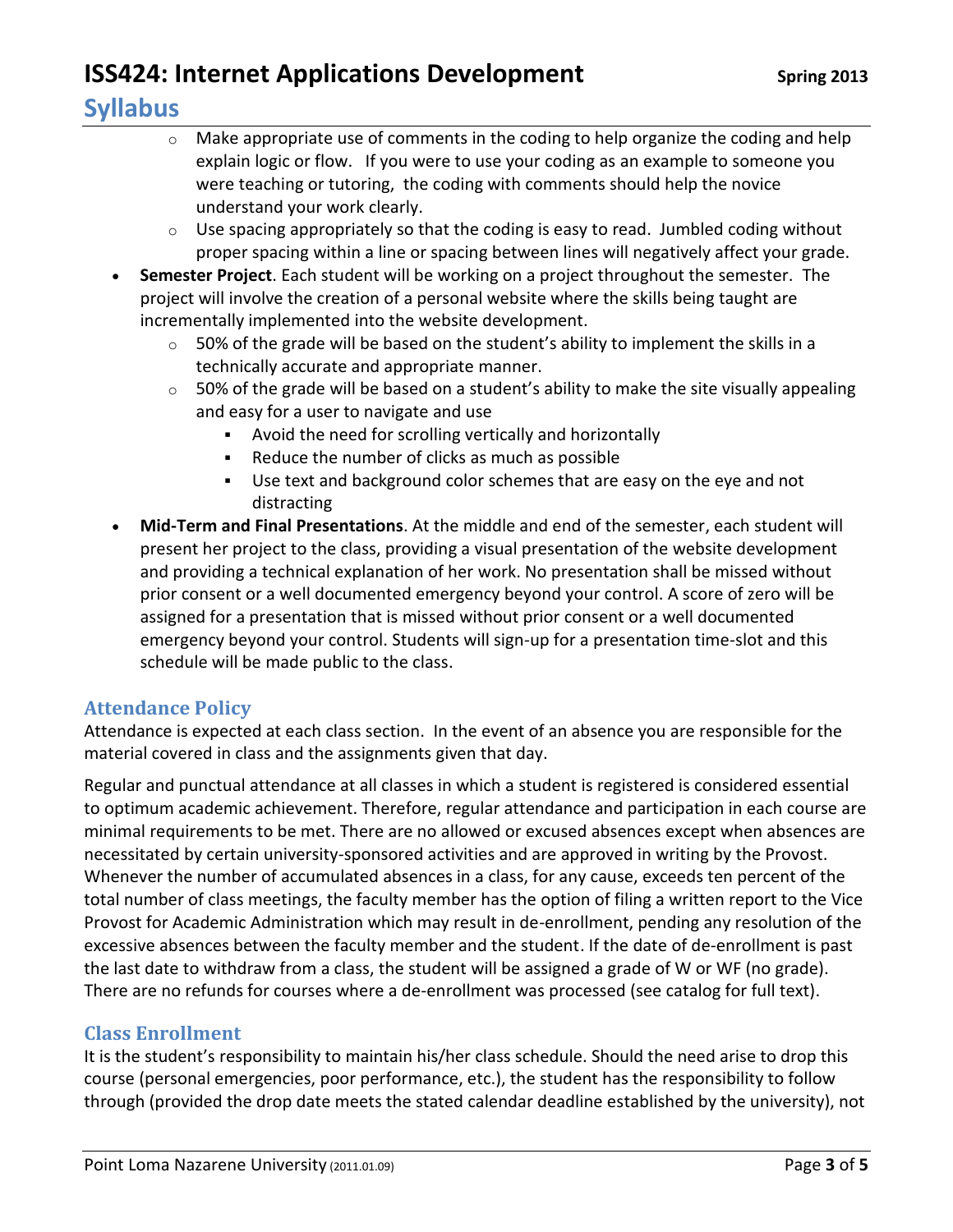## **Syllabus**

the instructor. Simply ceasing to attend this course or failing to follow through to arrange for a change of registration (drop/add) may easily result in a grade of "**F**" on the official transcript.

### **Academic Accommodations**

While all students are expected to meet the minimum academic standards for completion of this course as established by the instructor, students with disabilities may require academic accommodations. At Point Loma Nazarene University, students requesting academic accommodations must file documentation with the Disability Resource Center (DRC), located in the Bond Academic Center. Once the student files documentation, the Disability Resource Center will contact the student's instructors and provide written recommendations for reasonable and appropriate accommodations to meet the individual needs of the student. This policy assists the University in its commitment to full compliance with Section 504 of the Rehabilitation Act of 1973, the Americans with Disabilities (ADA) Act of 1990, and ADA Amendments Act of 2008, all of which prohibit discrimination against students with disabilities and guarantees all qualified students equal access to and benefits of PLNU programs and activities.

Students with learning disabilities who may need accommodations should discuss options with the instructor during the first two weeks of class.

### **Academic Honesty**

The Point Loma Nazarene University community holds the highest standards of honesty and integrity in all aspects of university life. Academic honesty and integrity are strong values among faculty and students alike. Any violation of the university's commitment is a serious affront to the very nature of Point Loma's mission and purpose.

Academic dishonesty is the act of presenting information, ideas, and/or concepts as one's own when in reality they are the results of another person's creativity and effort. Such acts include plagiarism, copying of class assignments, and copying or other fraudulent behavior on examinations. For more details on PLNU's policy go to:

[http://www.pointloma.edu/experience/academics/catalogs/undergraduate-catalog/point-loma](http://www.pointloma.edu/experience/academics/catalogs/undergraduate-catalog/point-loma-education/academic-policies)[education/academic-policies](http://www.pointloma.edu/experience/academics/catalogs/undergraduate-catalog/point-loma-education/academic-policies)

A student who is caught cheating on any item of work will receive a zero on that item and may receive an "**F**" for the semester. See the PLNU Catalog for a further explanation of the PLNU procedures for academic dishonesty.

Any two or more students caught providing or submitting transmitted (shared) creative work (program code) will receive a zero for that assignment.

### **Final Exam: Date and Time**

The final exam date and time is set by the university at the beginning of the semester and may not be changed by the instructor. Only in the case that a student is required to take three exams during the same day of finals week is an instructor authorized to change the exam date and time for that particular student.